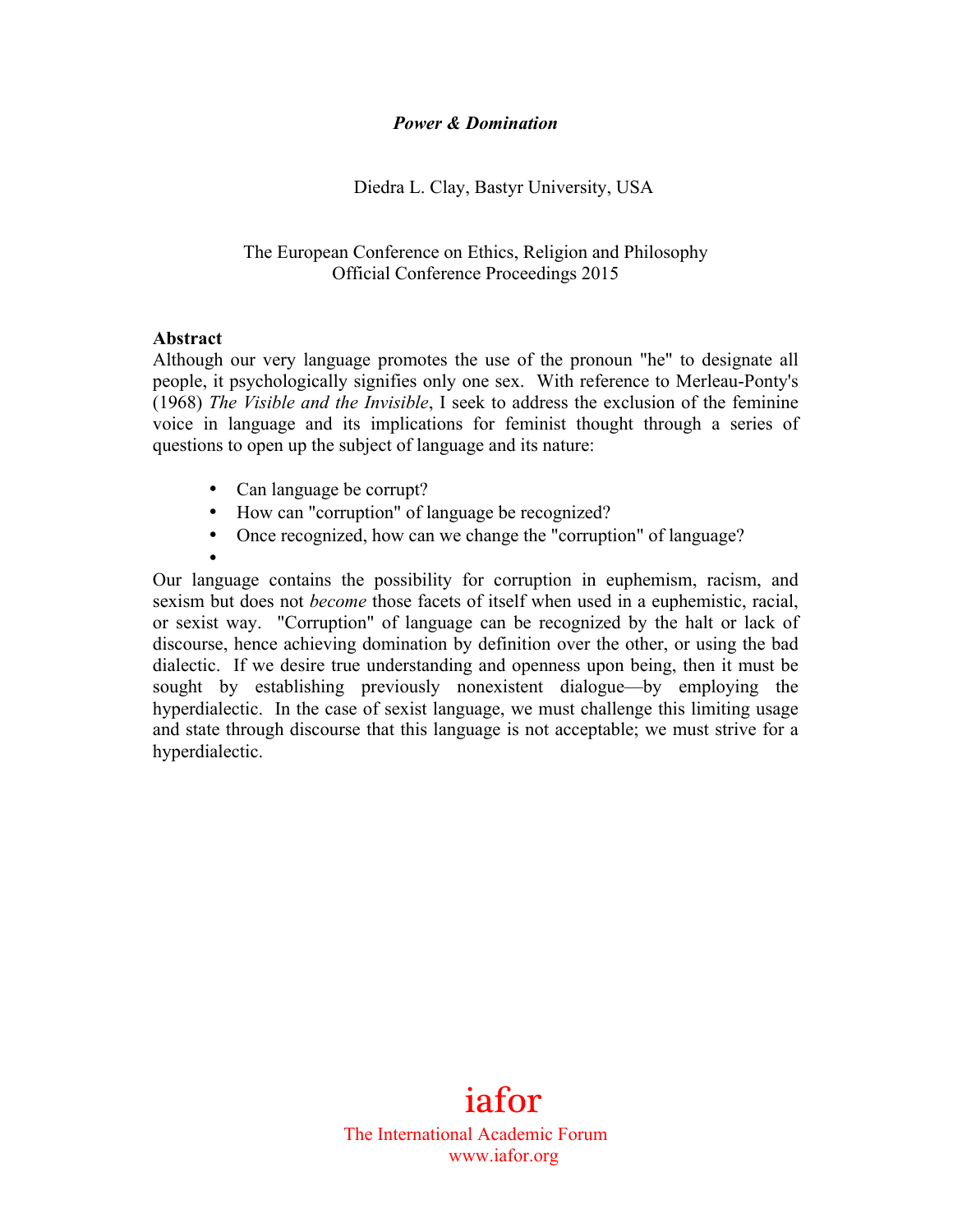#### **Introduction**

The Earth is our mother who gave us our bodies. After our Earth-Walk our bodies will return to the Earth. Our spirits are from the wind as is our breath. Our words are our breath and therefore are sacred. (Sams, 1990, p. 1)

Women are traditionally treated as the ignored, the invisible, while the standard of humanity is male. For example, our very language in its structure promotes the use of the pronoun "he," supposed to designate all people yet psychologically signifying only one sex. Feminist discourse seeks to expose the phenomenon of the exclusion of the feminine voice in our language in order to allow her to *be* in her own eyes, in her own way; to define herself, rather than to be defined by the male or only in relation to the male; and, most importantly, to allow her the space to speak in her own voice, from wherever that voice may speak or to wherever it may lead. Merleau-Ponty (1968) provided a bridge in this seeking, this journey. With reference to *The Visible and the Invisible*, I will seek to unpack and criticize the phenomenon of the exclusion of the feminine voice in language and the implications of this fact for feminist thought. To facilitate this process, I have designed a series of questions to open up the subject of language and its nature.

### **Can language be corrupt?**

I do not believe that language itself can be corrupted. Users of language can be corrupt: just as a shovel used for corrupt actions does not become corrupted in itself, but is only a tool for corrupt actions. Therefore, our language contains the possibility for corruption in euphemism, racism, and sexism but does not *become* those facets of itself when used in a euphemistic, racial, or sexist way. "Language reflects sexism in society. Language itself is not sexist, just as it is not obscene; but it can connote sexist attitudes." (Fromkin & Rodman, 1988, p. 282). These attitudes are our dangerous quicksand—our "corruption"—not our language itself. For example, in the case of sexist language, the question has been traditionally whether sexist language is primary and produces sexist thought, or whether sexist thought is primary and produces sexist language. The notion that the English language contains sex bias, particularly in usages such as "he" and "man" to refer to everyone, is central to this issue.

far more likely to assume that men—and not women—are being described, and added that possible alternative propouns such as  $F$  a and tay slow reading speed but are The primary rationale for denying the impact of linguistic sex bias seems to be that sexist language is an epiphenomenon of sexist culture, rather than the reverse (Briers & Lanktree, 1983, pp. 625-632). According to this argument, modifying any sex discrimination implicit in current language usage would have little or no effect on sexism at the sociocultural level. This perspective suggests that terms like "man" and "he," when used in the generic sense, are inaccurate but not sexist. The use of the generic "he" is widely accepted to refer to males more often than to females, but the long-range consequences cannot be measured. MacKay (1980) reported that college students who read sentences containing the word "he" used in the generic sense were that possible alternative pronouns such as *E*, *e*, and *tey* slow reading speed but are better understood to be gender neutral.

Alternately, the generic "he" is believed to create and reinforce existing stereotypes.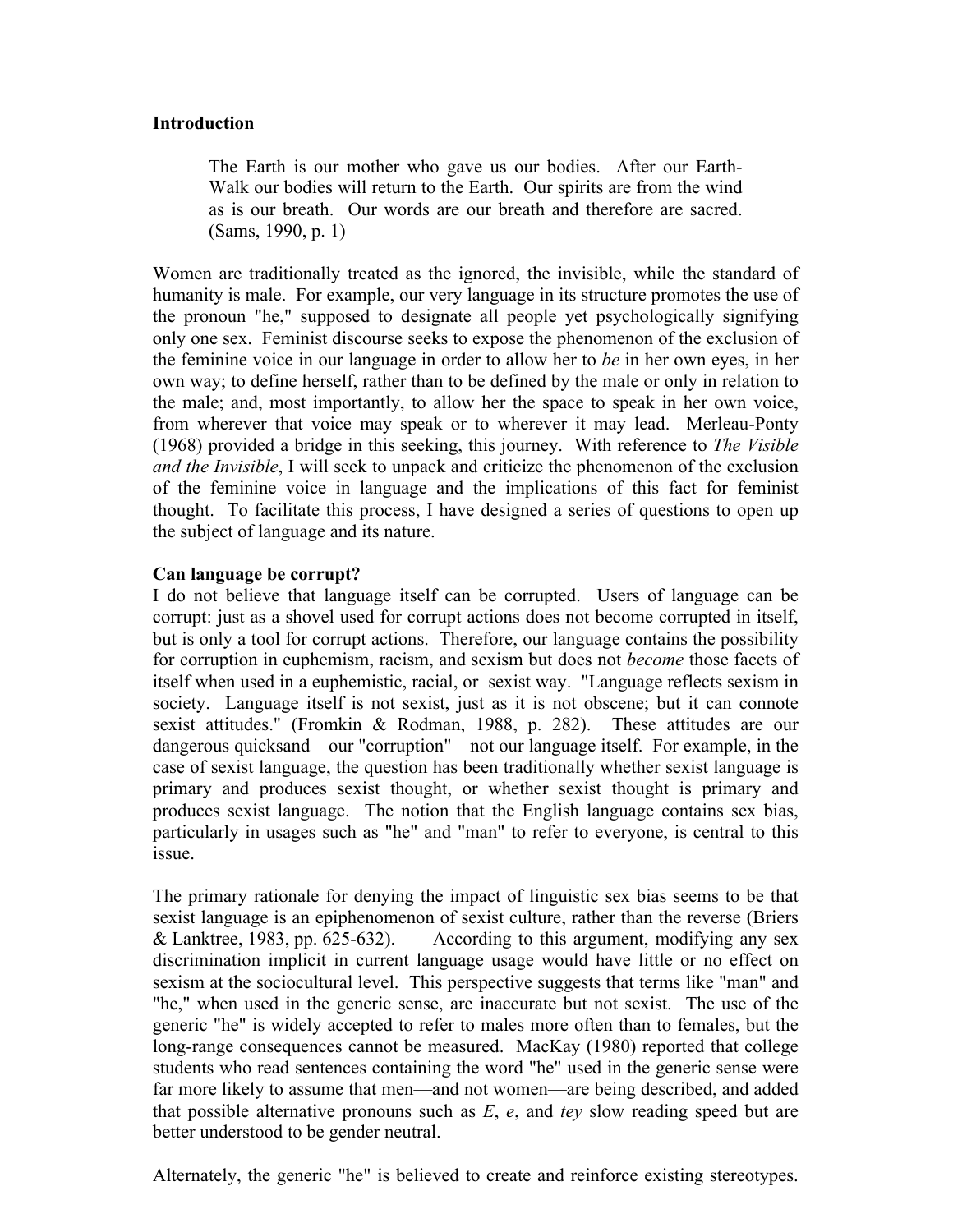This perspective argues that generic phrasings (i.e., "he" to describe everyone) are not only inaccurate, but also sexist: they reinforce negative and discriminatory attitudes toward women. Few empirical studies have attempted to relate sexist language to sex bias. Bem and Bem (cited in MacKay, 1980) presented two studies in which sexbiased wording of "help wanted" newspaper advertisements decreased both male and female interest in "opposite sex" jobs. These findings indicate that "he" is not neutral in a psychological sense. The use of generic masculine nouns and pronouns may selectively proscribe female interest, and the use of female nouns and pronouns may selectively proscribe male interest in subjects both might otherwise seek out.

Demands for nonsexist language are supportable based on a genuine relationship between sexist language and the maintenance of sex-biased perceptions. The question of whether sexist language or sexist culture prefigures the other has not been empirically answered. However, Briere and Lanktree's (1983) study and others cited by them provide irrefutable evidence that sexist language tends to contribute to the perception of gender bias.

With reference to Bem and Bem's (MacKay, 1980) example above, I have emphasized the importance of proper definition in the successful communication of job availability. Thucydides, in describing the events surrounding the Peloponnesian War, emphasized the importance of remaining aware of how the way we use language defines our world and being. He wrote, "Words, too, had to change their usual meanings." He went on to cite the changes that manifested themselves within language. Things became the opposite of what they were previously: "What used to be described as a thoughtless act of aggression was now regarded as the courage one would expect to find in a party member." When things change their meanings, then the common bond of language—and therefore, understanding—is severed. Without this common bond of meaning, there is no common ground within which to conduct dialogue. Thucydides later posited, "Love of power, operating through greed and through personal ambition, was the cause of all these evils." In short, the new definition of words dominated the *being* of the people of Peloponnesia and arrested the challenging by discourse of existing, entrenched beliefs.

Aside from wartime, proper definition in general language use is of importance in the day-to-day world also, in that it may genuinely define one's life:

are you doing over there?" Thoreau replies: "Ralph, what are you<br>doing over there?" In short [shelbe who first seizes the word thus The struggle for definition is veritably the struggle for life itself. In the typical Western, two men fight for the possession of a gun that has been thrown to the ground: whoever reaches the weapon first, shoots and lives; his adversary is shot and dies. In ordinary life, the struggle is not for guns but for words: whoever first defines the situation is the victor; [her]his adversary, the victim. For example, in the family, husband and wife, mother and child do not get along; who first defines whom as troublesome or mentally sick? Or, in the apocryphal story about Emerson visiting Thoreau in jail; Emerson asks: "Henry, what doing over there?" In short, [she]he who first seizes the word thus dominates and lives; and [she]he who is defined is subjugated and may be killed. (Eschholtz, Rosa, & Clark, 1986, p. 337)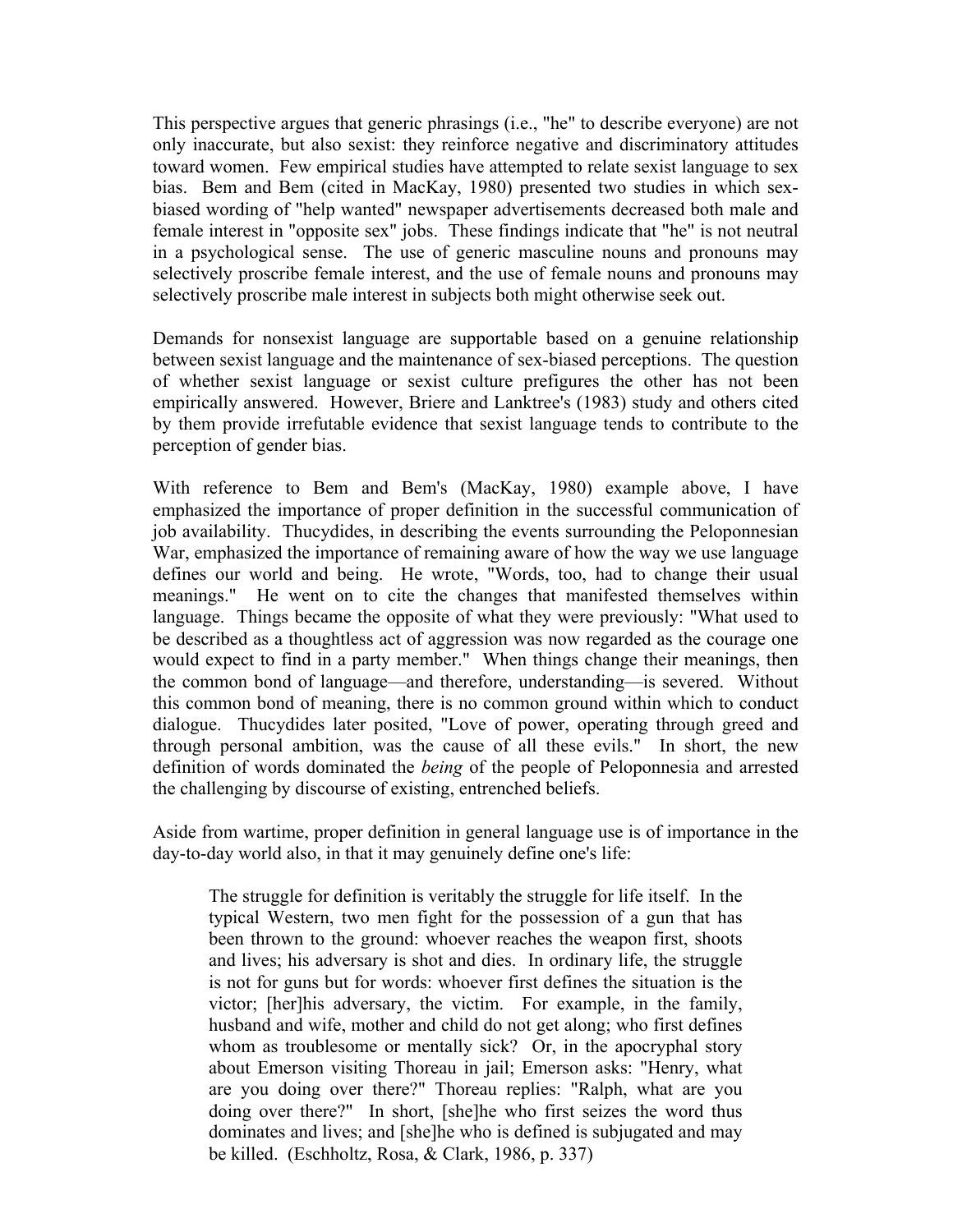Likewise, in using sexist language, women are subjugated, defined and thereby are dominated.

In that our bodies are our focal points of lived meaning—as in this quote from *The Visible and the Invisible*, "language is itself a world, itself a being" (Merleau-Ponty, 1968, p. 96). Merleau-Ponty held that this domination by definition is an exclusion of the totality of our being, and is "the bad dialectic [which] is that which thinks it recomposes being by a thetic thought, by an assemblage of statements, by thesis, anti thesis, and synthesis" (p. 94). In other words, it is that which seeks to hold and capture being, rather than allowing being the space within which to truly, wholly be; the domination of being by definition, or, when "the meaning of the dialectical movement is defined apart from the concrete constellation" (p. 94). The bad dialectic is that which seeks to ignore the significations that surround the term and wishes only to hold the term to its "proper" definition. The implications of this kind of definition in our language are evident, but the implications of this exclusionary definition for our being are less obvious and need to be acknowledged.

Jessica Benjamin (1988, p. 52) wrote of Hegel:

In Hegel's notion of recognition, the self requires the opportunity to act and have an effect on the other to affirm [her]his existence. In order to exist for oneself, one has to exist for another. It would seem there is no way out of this dependency. If the other denies me recognition, my acts have no meaning; if [she]he is so far above me that nothing I do can alter [her]his attitude toward me, I can only submit. My desire and agency can find no outlet, except in the form of obedience.

We might call this the dialectic of control: If I completely control the other, then the other ceases to exist, and if the other completely controls me, then I cease to exist. A condition of our own independent existence is recognizing the other. True independence means sustaining the essential tension of these contradictory impulses; that is, both asserting the self and recognizing the other. Domination is the consequence of refusing this condition.

The tension between asserting the self and recognizing the other is compatible with Merleau-Ponty's notion of the good or the hyper-dialectic; that which takes into account its own effect upon the language being spoken, the questions being asked, the very desire to ask the particular questions chosen, and the effect that our questioning has on the questioned. If we ignore the tension and employ the bad dialectic, then the implications for our being, as we are the defined, the dominated, are far reaching.

#### **How can "corruption" of language be recognized?**

dialectic. When one dominates another, one does not take them seriously.<br>Conversations between the dominator and the dominated (traditionally males and Perhaps the "corruption" of language can be recognized by the halt or lack of discourse, hence achieving domination by definition over the other, or using the bad Conversations between the dominator and the dominated (traditionally, males and females, respectively) are not meant to include the dominated in consideration. Any set of dialogues that are *stated* to include but *actually* exclude, as seen above in the case of sexist language usage that excludes women psychologically, are not dialogue.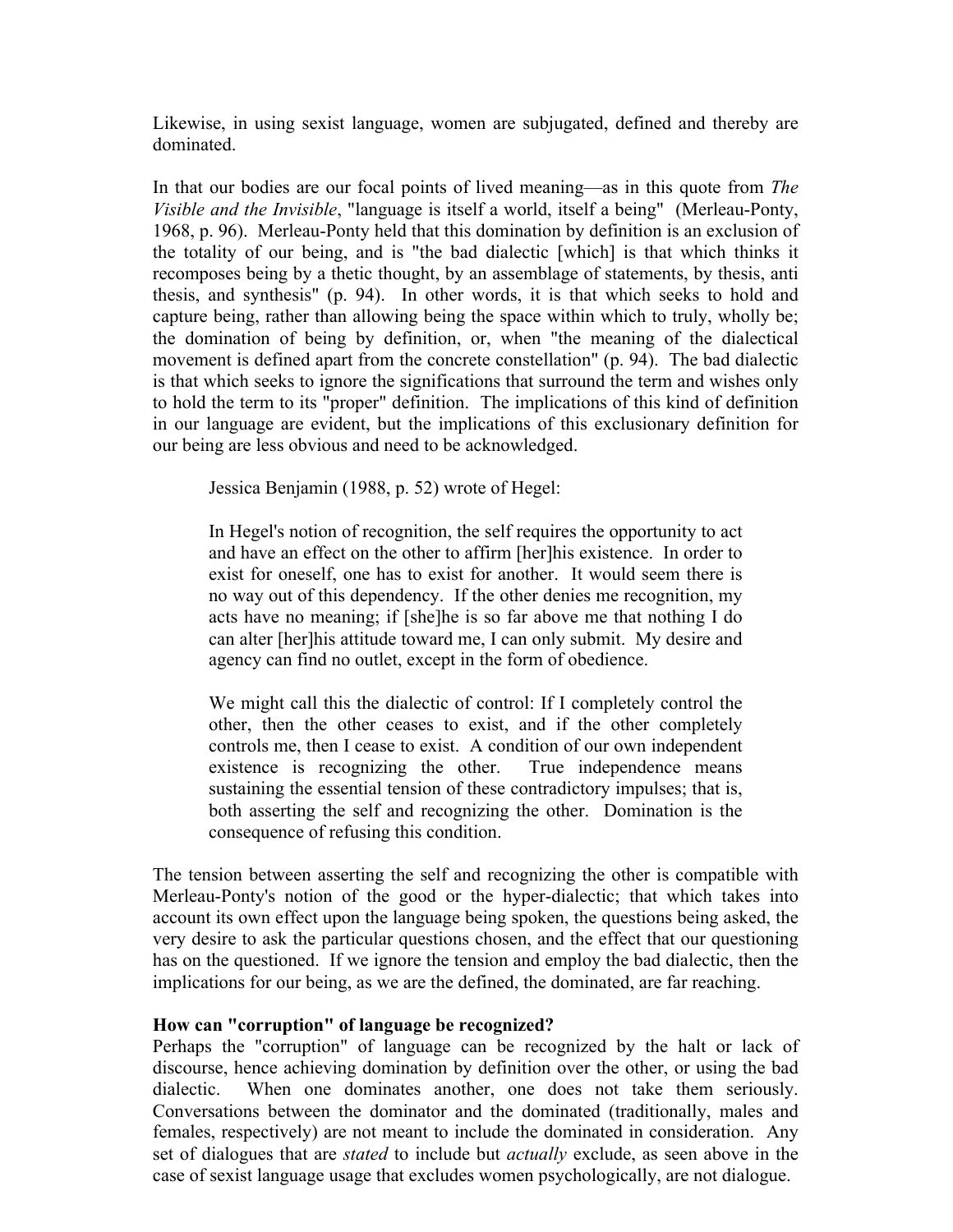### **Once recognized, how can we change the "corruption" of language?**

If the "corruption" of words and language as a whole can be recognized by the lack of discourse or by definition and, therefore, domination using the bad dialectic, as posited above, and if true understanding and an openness upon being are desired, then it must be sought by establishing previously nonexistent dialogue—by employing the hyperdialectic. In the case of sexist language usage, we must challenge this limiting usage and state through discourse that this language usage is not acceptable; we must strive for a hyperdialectic.

Gadamer (1990, p. 446), similarly to Merleau-Ponty (1968), posited, "Language has its true being only in dialogue, in coming to an understanding." Our true being in language is in dialogue, and, for Merleau-Ponty, the hyperdialectic is essential to the full openness upon that being. If we truly wish to communicate our ideas to another, being open to dialogue and therefore to a challenging of our ideas, is essential. Without being open to dialogue, Gadamer held, there is no human bond. "Without such openness to one another there is no genuine human bond. Belonging together always also means being able to listen to one another" (p. 361). Listening to one who is speaking is essential to understand that person. If we have no openness to dialogue, we have no bond. We must listen while the other speaks to us. We must be open to a plurivocal experience of language and being rather than limiting our language and being to a univocal experience or the bad dialectic and, therefore, domination by definition. If, as Gadamer said, all persons are moral in nature, then it follows that we have a "responsibility for and toward words [which] is a task which is intrinsically ethical" (Havel, 1990). We, as human beings, have a moral responsibility for the things we say. Discourse that limits, constrains, dominates, or has no common ground, such as in the examples of sexist language usage and bad dialectic, is not dialogue, not even reciprocal, not the hyperdialectic; and if we use Gadamer and Merleau-Ponty's criteria, respectively, understanding and wholly expressive being cannot be attained.

### **Conclusion**

It is our responsibility, then, if we truly seek to achieve the openness upon being, of being that is our right as humans, to establish dialogue of a nonlimiting nature and to question the existing dialogue. Our view of the world is at stake:

"Rather, what the world is is not different from the views in which it presents itself," (Havel, 1990) and therefore effects even our very being in the world. Our views and world-being are present within the language we use. If we wish for a world that is not expressed within our existing language, we must create the space for discourse, for the hyperdialectic with which we will be able to express it, to open upon it. The growing body of literature from feminists is an example of this emerging dialogue challenging the previously existing domination by definition structure.

watchful of them, to forewarn of their danger, and to proclaim their dire implications<br>or the evil they might invoke " I wish to close with the following words from Havel (1990), urging us to strive to "emulate Cassandra: to listen carefully to the words of the powerful, to be or the evil they might invoke."